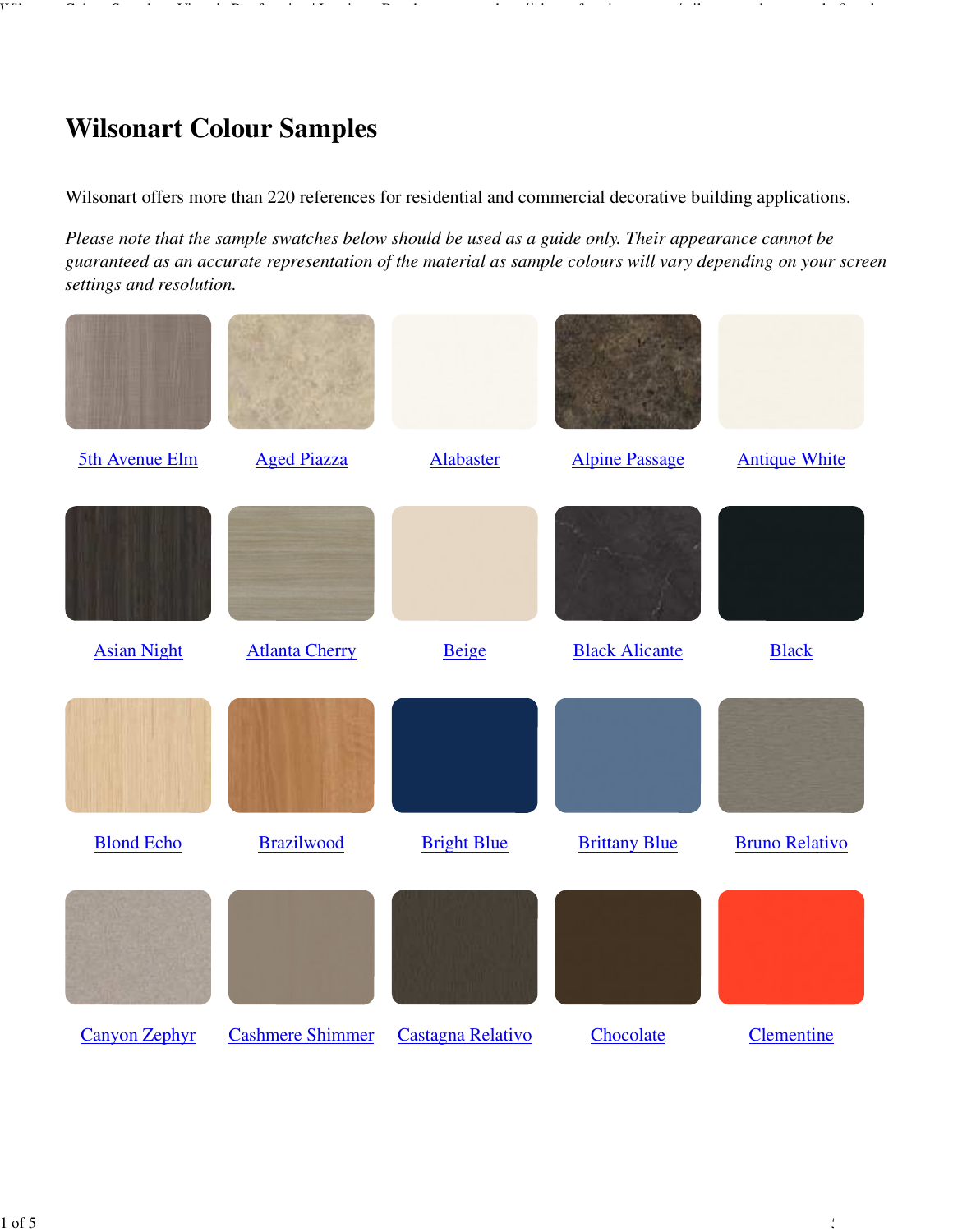| <b>Colombian Walnut</b> | Concrete              | <b>Congratti Wood</b>  | <b>Cool Teak</b>       | <b>Crema Relativo</b>      |
|-------------------------|-----------------------|------------------------|------------------------|----------------------------|
|                         |                       |                        |                        |                            |
| Dawn                    | Deepstar Slate        | <b>Desert Passage</b>  | <b>Desert Zephyr</b>   | <b>Designer White</b>      |
|                         |                       |                        |                        |                            |
| <b>Desire Teak</b>      | Dune                  | <b>Ebony Fusion</b>    | Ebony                  | <b>Emerald Sea</b>         |
|                         |                       |                        |                        |                            |
| <b>Erable Wenge</b>     | <b>Evening Tigris</b> | <b>Fashion Grey</b>    | Florida                | <b>Frosty White Mirage</b> |
|                         |                       |                        |                        |                            |
| <b>Frosty White</b>     | Goosebery             | <b>Graphite Nebula</b> | <b>Grigio Relativo</b> | <b>High Line</b>           |
|                         |                       |                        |                        |                            |
| Hollyberry              | Indigo                | <b>Katmandu Ember</b>  | Katmandu Haze          | Katmandu Salt              |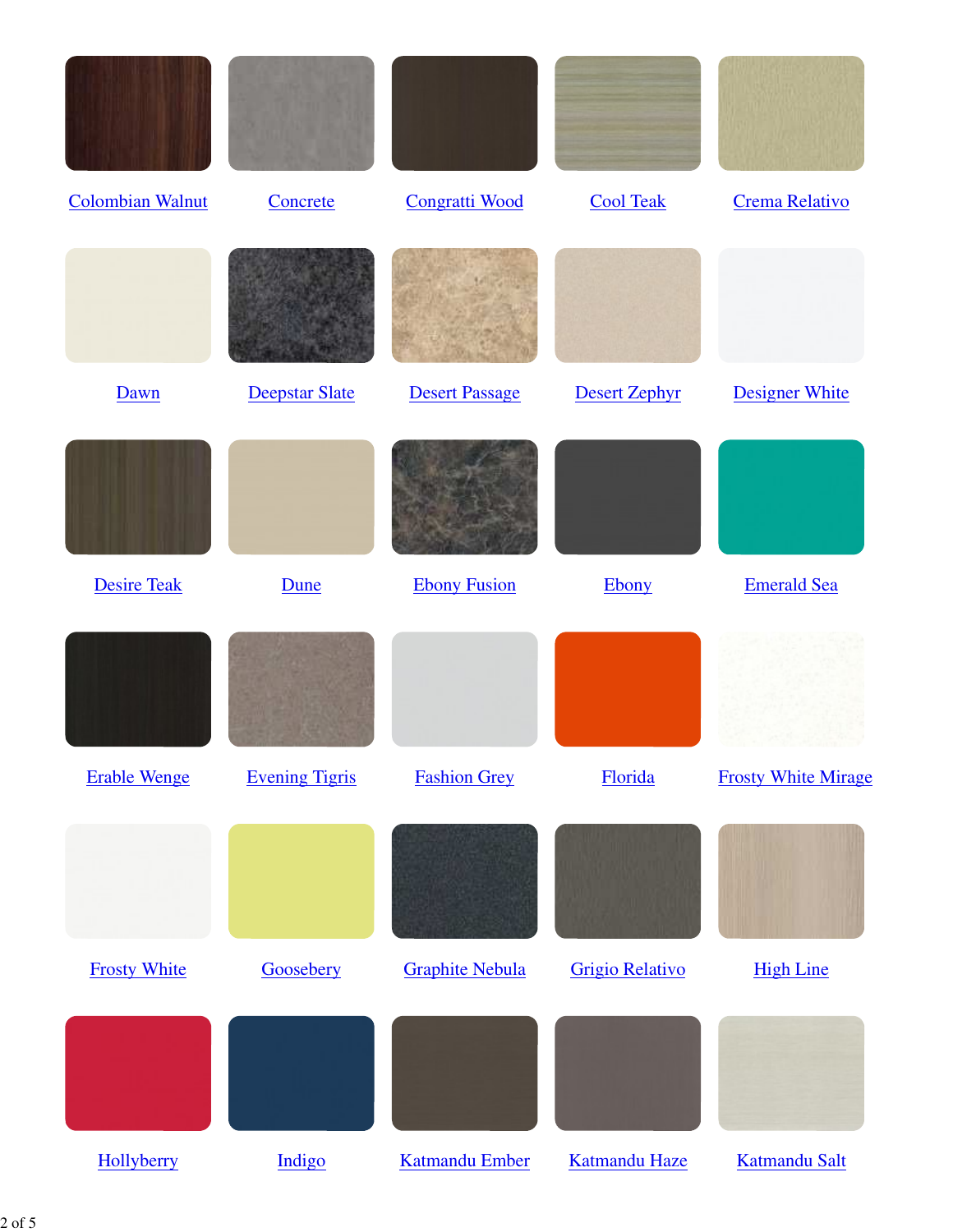| <b>Katmandu Zinc</b>   | Kiwi              | Lapis Blue             | <b>Light Beige</b>    | <b>Luna Frost</b>    |
|------------------------|-------------------|------------------------|-----------------------|----------------------|
|                        |                   |                        |                       |                      |
| <b>Luna Glow</b>       | <b>Luna Night</b> | Luna Shadow            | <b>Luna Winter</b>    | Luxor                |
|                        |                   |                        |                       |                      |
| Madagascar             | Morro Zephyr      | <b>Natural Ash</b>     | <b>Neon</b>           | <b>Neutral Glace</b> |
|                        |                   |                        |                       |                      |
| <b>New Age Oak</b>     | <b>Noble Oak</b>  | <b>Oiled Soapstone</b> | <b>Organic Cotton</b> | <b>Painted Ash</b>   |
|                        |                   |                        |                       |                      |
| <b>Painted Cottage</b> | Paprika           | Park Elm               | Parrot                | <b>Pearl Bisque</b>  |
|                        |                   |                        |                       |                      |
|                        |                   |                        |                       |                      |

Wilsonart Colour Samples - Victoria Postforming | Laminate Benchtop ... http://vicpostforming.com.au/wilsonart-colour-samples?tmpl=compone...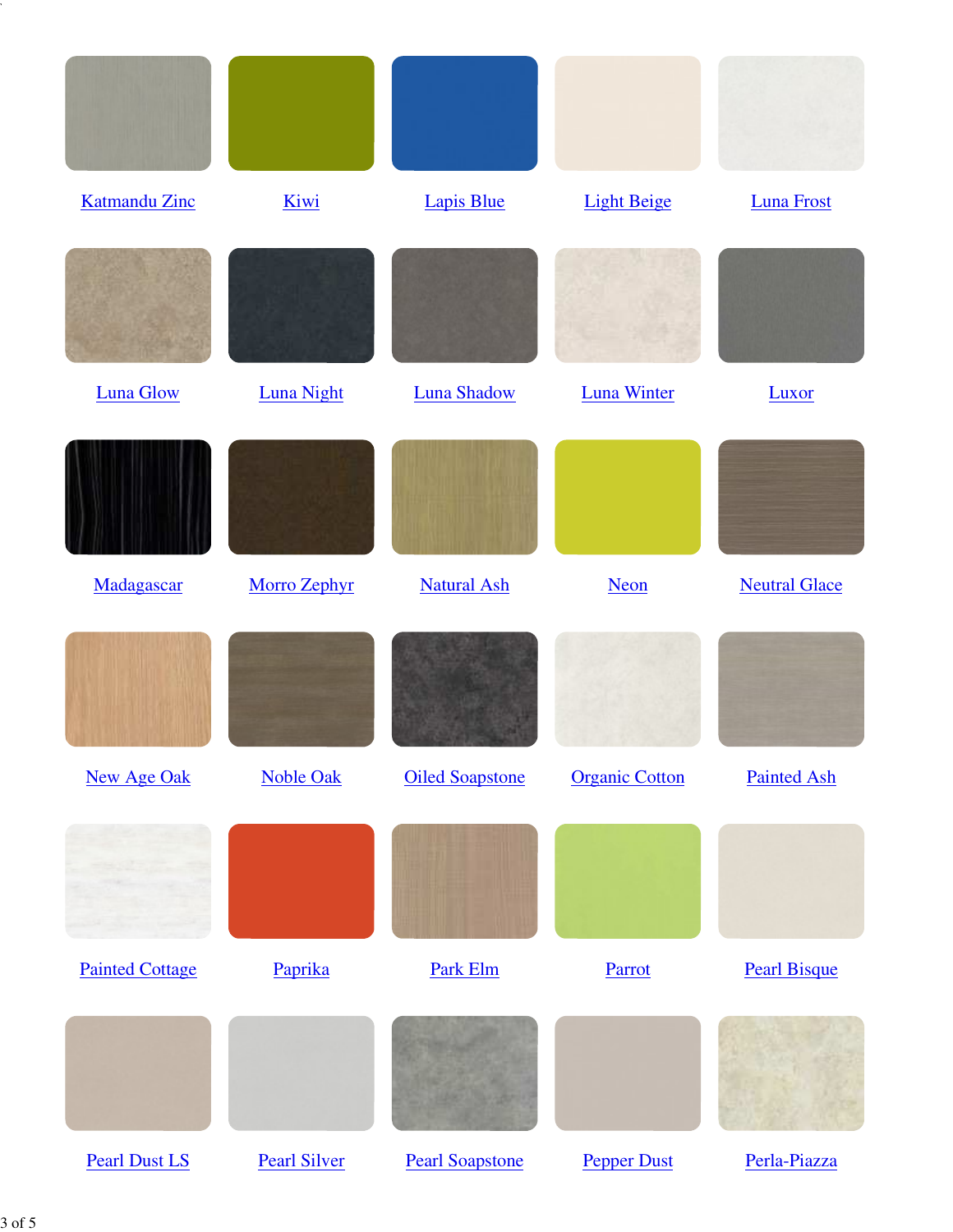| <b>Pewter Oak</b>       | Platinum               | Port                      | Primerose              | Provence             |
|-------------------------|------------------------|---------------------------|------------------------|----------------------|
|                         |                        |                           |                        |                      |
| <b>Raw Cotton</b>       | <b>Regimental Red</b>  | <b>Rose Bougainvillee</b> | <b>Sable Soapstone</b> | <b>Satin Oxide</b>   |
|                         |                        |                           |                        |                      |
| <b>Satin Silver</b>     | <b>Satin Stainless</b> | Shadow                    | <b>Skyline Walnut</b>  | <b>Slate Grey</b>    |
|                         |                        |                           |                        |                      |
| <b>Soft Grey</b>        | <b>Solid White</b>     | <b>Storm</b>              | <b>Studio Teak</b>     | <b>Sunstone</b>      |
|                         |                        |                           |                        |                      |
| Tan Echo                | <b>Tan Soapstone</b>   | <b>Teak</b>               | <b>Textus Gris</b>     | <b>Textus Poivre</b> |
|                         |                        |                           |                        |                      |
| <b>Travertine Ghost</b> | <b>Travertine Malt</b> | <b>Treviso Oak</b>        | <b>Tulip Smoke</b>     | <b>Tumnled Roca</b>  |

Wilsonart Colour Samples - Victoria Postforming  $\mathcal{L}_1$  au/wilsonart-colour-samples?tmpl=compone... http://vicpostforming.com/wilsonart-compone... http://vicpostforming.com/wilsonart-compone...